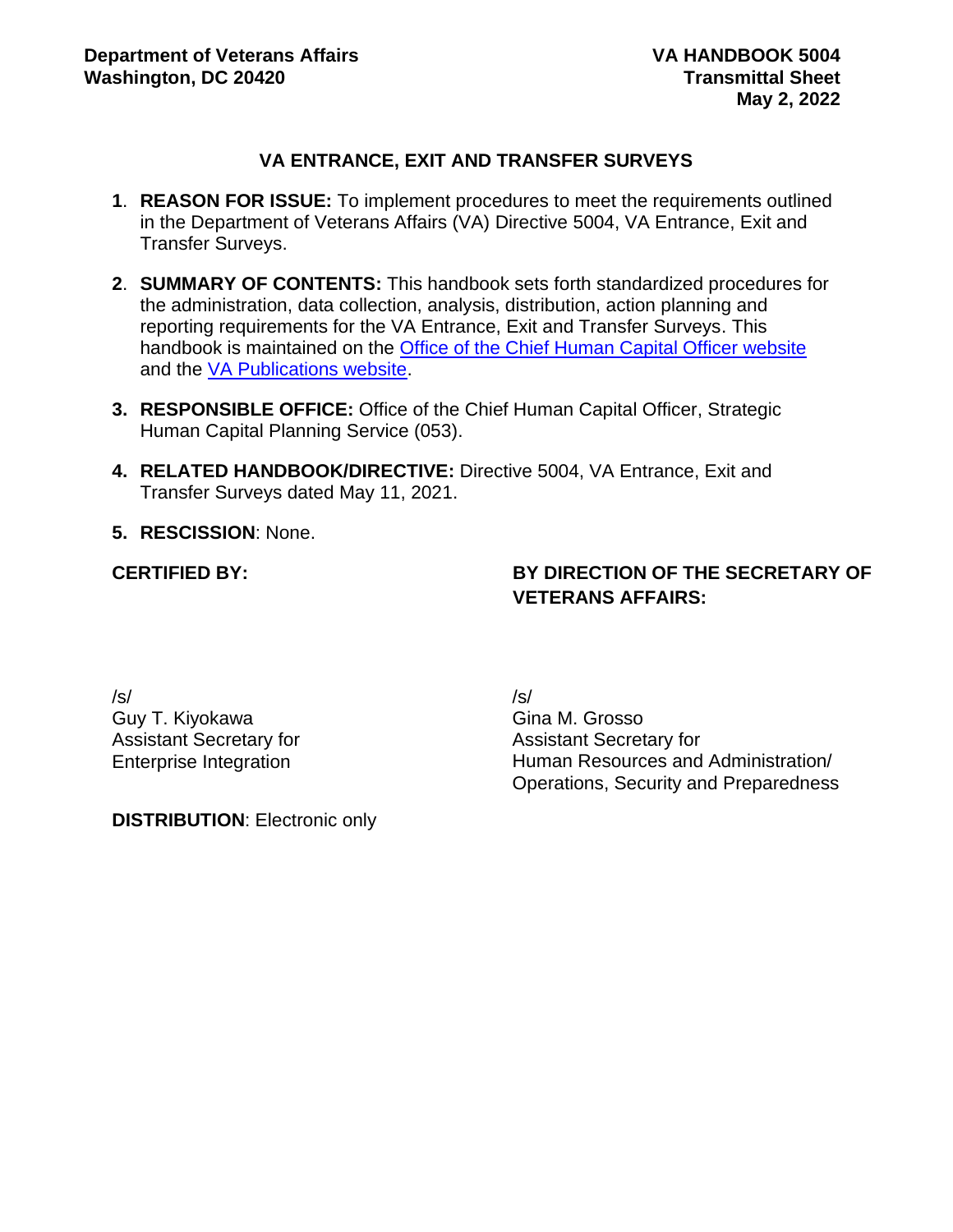# VA ENTRANCE, EXIT AND TRANSFER SURVEYS

| PART II - DATA COLLECTION AND ANALYSIS PROCEDURES 9              |  |
|------------------------------------------------------------------|--|
|                                                                  |  |
|                                                                  |  |
| PART III - PROCEDURES FOR THE DISTRIBUTION OF SURVEY RESULTS  12 |  |
|                                                                  |  |
|                                                                  |  |
|                                                                  |  |
|                                                                  |  |
|                                                                  |  |
|                                                                  |  |
|                                                                  |  |
|                                                                  |  |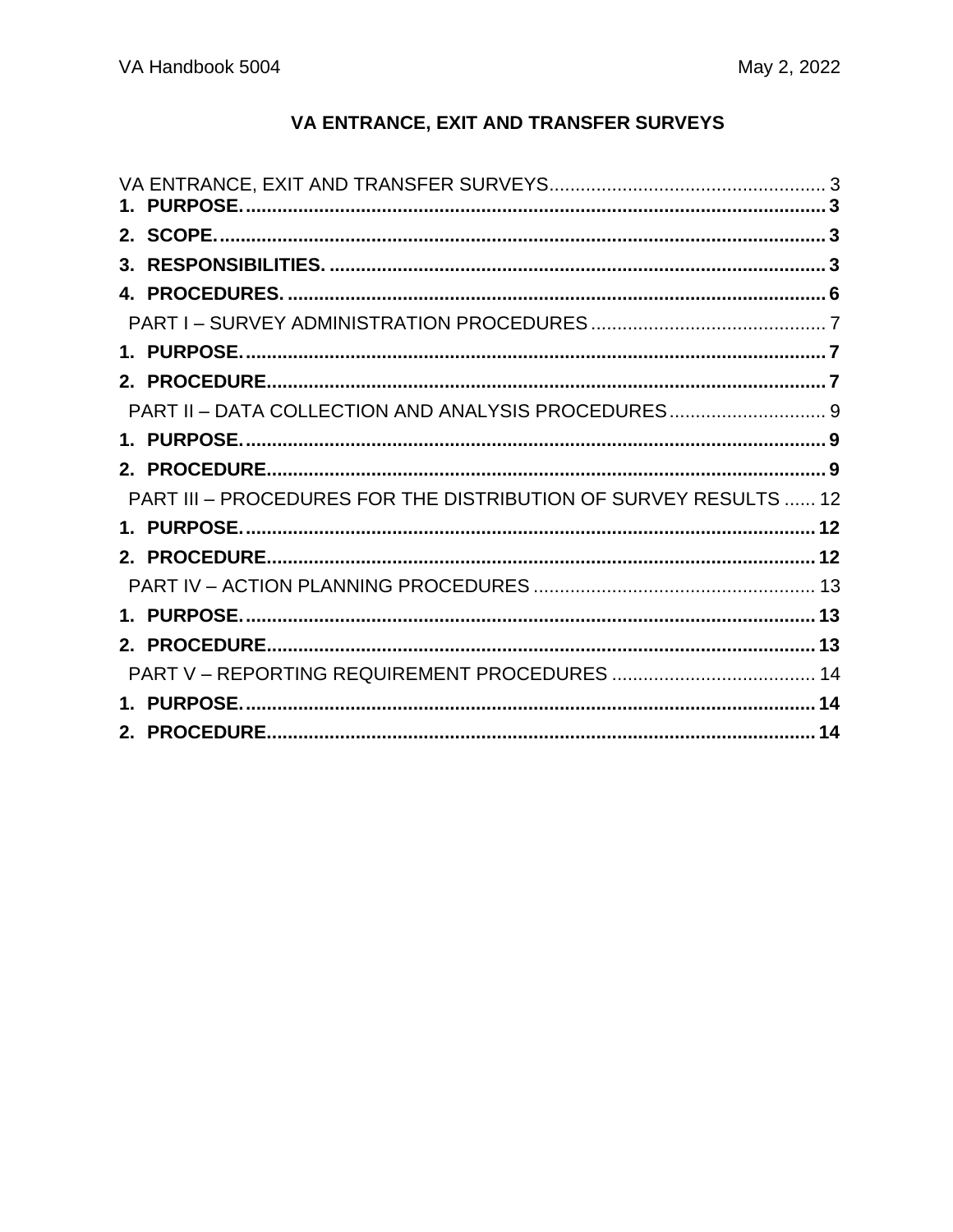## **VA ENTRANCE, EXIT AND TRANSFER SURVEYS**

- <span id="page-2-1"></span><span id="page-2-0"></span>**1. PURPOSE.** To implement procedures to meet requirements in VA Directive 5004 for the VA Entrance, Exit and Transfer Surveys.
- <span id="page-2-2"></span>**2. SCOPE.** The scope of the VA Entrance, Exit and Transfer Surveys are Departmentwide, covering human resources management and supervisor/ management processes and responsibilities for:
	- New Hires: This includes employees with a first appointment to VA, transferring from another Federal agency to VA, and employees who separated and are returning to VA under a new appointment;
	- Voluntary Separations: This includes voluntary retirements, resignations and transfers to other Federal agencies. This does not include performance-based actions such as removals or terminations, involuntary separations such as medical retirements, terminations and expirations of temporary and time-limited term appointments and internal movements; and
	- Internal Transfers: This includes internal movements within VA (transfers to another Administration, Staff Office, field facility or program office within VA such as voluntary reassignments, promotions and changes to lower grades to another position in another VA organization). It does not include temporary details, management directed reassignments, reduction in force personnel actions, employees separating from VA or transferring to another Federal agency or reassignments in the Senior Executive Service, which are at the agency's discretion.

## <span id="page-2-3"></span>**3. RESPONSIBILITIES.**

- The **Secretary of VA** is the final approving authority for the annual report to Congress: Exit Surveys at Department of Veterans Affairs [\(VA Choice and](https://www.congress.gov/bill/115th-congress/senate-bill/114)  [Quality Employment Act of 2017 \(the Choice Act\), Pub.](https://www.congress.gov/bill/115th-congress/senate-bill/114) L.115-46).
- The **Chief Human Capital Officer (CHCO)** is the approving official for VA Entrance, Exit and Transfer Survey activities and initiatives.
- **Under Secretaries and Assistant Secretaries** shall:
	- Approve organization's input into the annual VA Exit Survey Report, adhoc data calls and requests for information for all three surveys; and
	- Establish action plans and an evaluation methodology to assess the  $(2)$ effectiveness and efficiency of strategies to improve hiring and employee retention.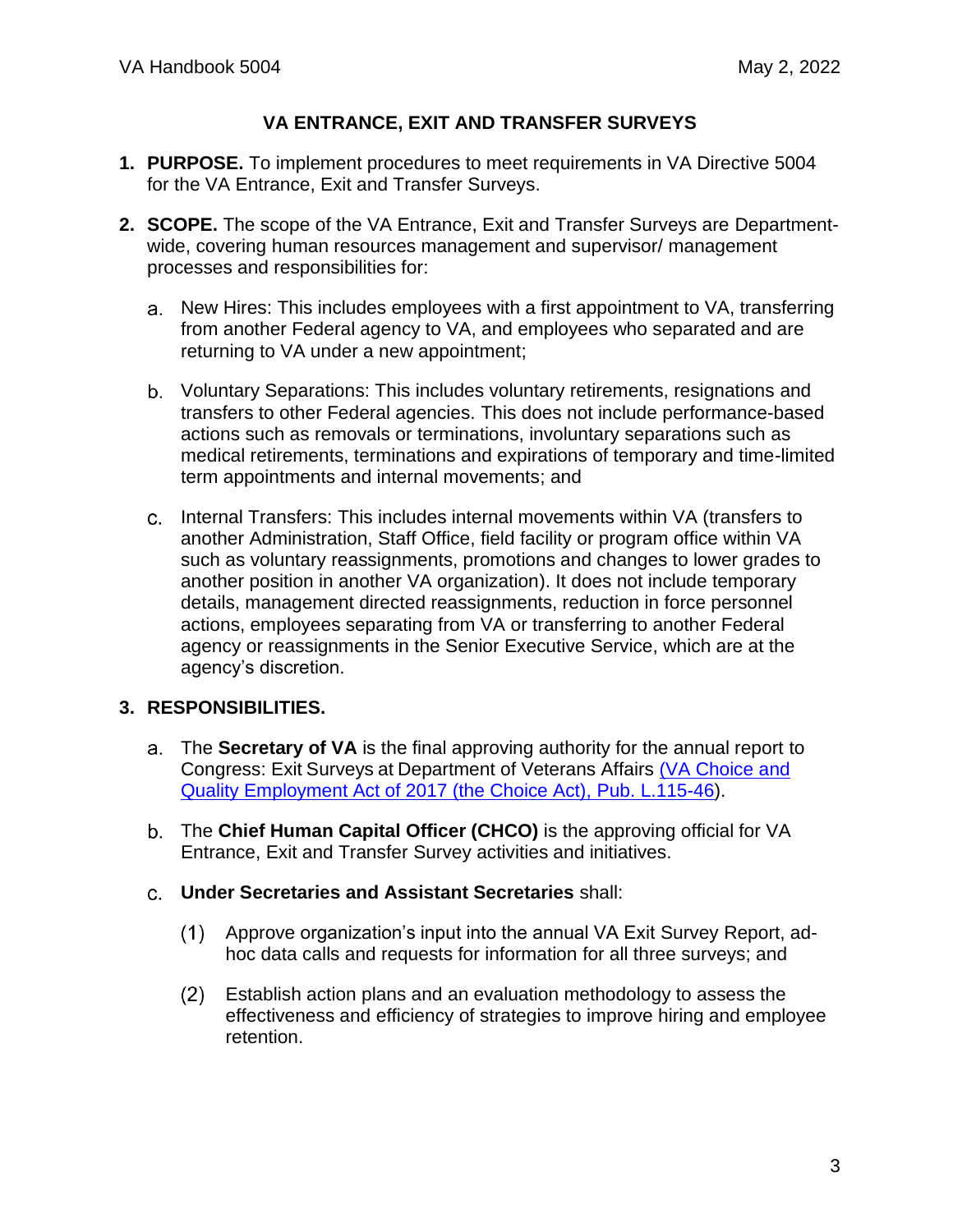- **VA Entrance, Exit and Transfer Survey Governance Work Group** shall: review and recommend changes to all aspects of the VA Entrance, Exit and Transfer surveys, including content, implementation, communication and marketing and national access to the data survey.
- **Director, Strategic Human Capital Planning Service (SHCPS)** within the Office of the Chief Human Capital Officer (OCHCO) shall:
	- Develop Department-level policy, guidance and the contents of this  $(1)$ handbook;
	- (2) Serve as the Chairperson on the VA Entrance, Exit and Transfer Survey Governance Work Group;
	- Develop and disseminate communications and marketing artifacts and ensure consistency in messaging across the Department;
	- $(4)$ Respond to inquiries regarding survey administration and policy;
	- $(5)$ Assess the effectiveness of the VA Entrance, Exit and Transfer Surveys administration and using the results to make improvements;
	- $(6)$ Update and maintain the [VA Entrance, Exit and Transfer Survey](https://dvagov.sharepoint.com/sites/VACOOCHCOShare/surveys/sitepages/home.aspx)  [SharePoint site,](https://dvagov.sharepoint.com/sites/VACOOCHCOShare/surveys/sitepages/home.aspx) and
	- Prepare the annual VA Exit Survey report:
		- (a) Solicit input from Administrations and Staff Offices on the actions taken or to be taken to address employee retention;
		- (b) Review Administration and Staff Offices report submissions for adequacy and obtain additional information, as needed; and
		- (c) Consolidate submissions into one Department level report and submit the report for departmentwide concurrence and the Secretary's approval.
	- $(8)$ Coordinate responses to Department level ad-hoc data calls and requests for information.
- f. In addition to the responsibilities listed for Under Secretaries and Assistant Secretaries, the **Veterans Heath Administration (VHA) Human Capital Management Workforce Management and Consulting (WMC) office** shall:
	- Resolve technical difficulties completing the VA Entrance, Exit and  $(1)$ Transfer Surveys. Technical difficulties completing the surveys should be sent via email at [vhawmcsurveyhelpdesk@va.gov;](file:///C:/Users/vacodecard/Documents/vhawmcsurveyhelpdesk@va.gov)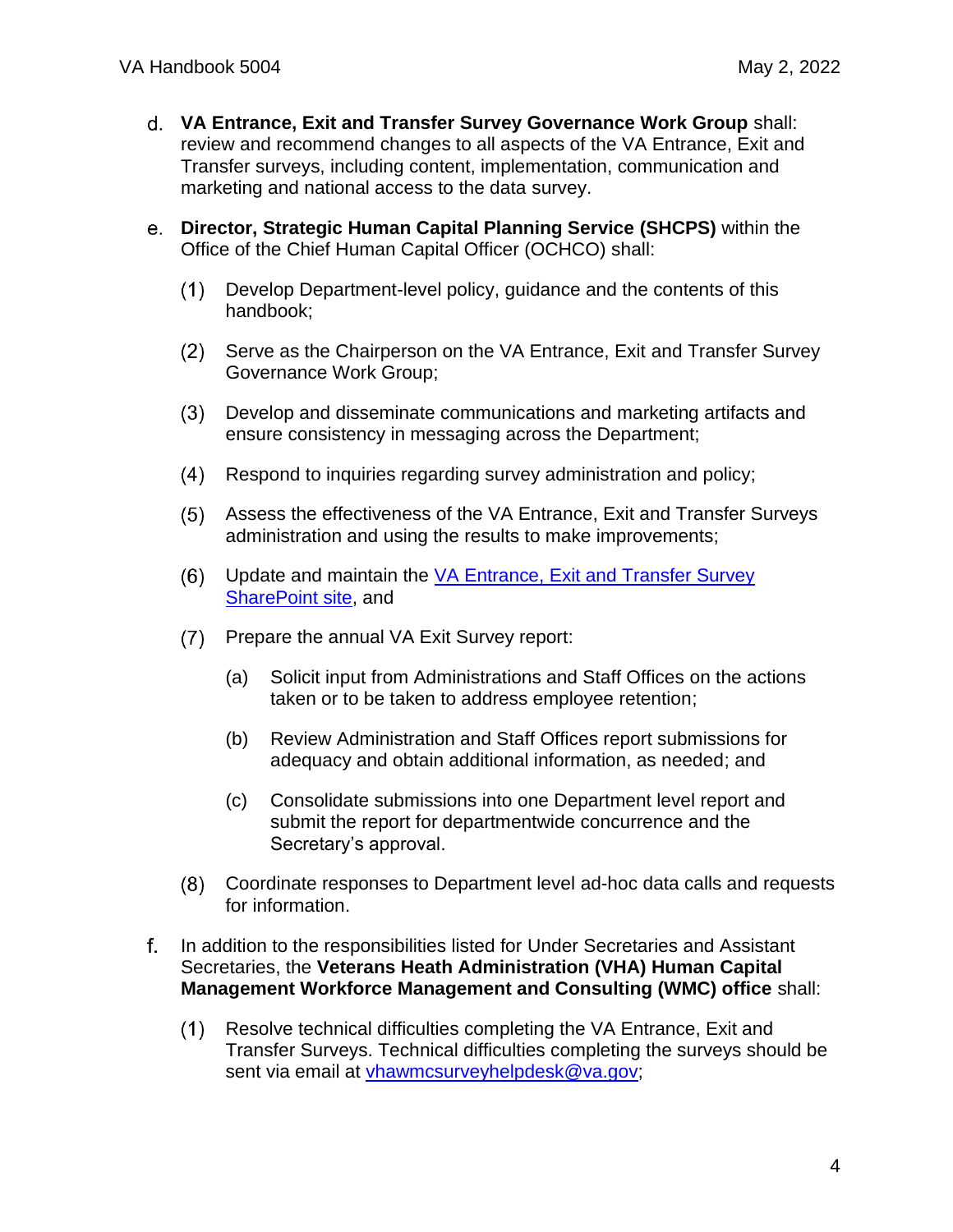- $(2)$ Distribute free text/narrative responses; and
- Coordinate with the VHA Support Services Center (VSSC) on the update and maintenance of survey data cubes.
- **Human Resources Offices (HROs)** are responsible for compliance with and implementing the procedures in this handbook. To ensure consistency, HROs shall:
	- $(1)$ Ensure communications about the surveys are provided to managers and employees;
	- Establish and maintain a current list of points of contacts who will receive  $(2)$ and distribute narrative/free text survey responses to respective managers;
	- $(3)$ Ensure local communication messaging, social media, print, email and marketing artifacts are aligned with key messages in the VA Entrance, Exit, and Transfer Survey Marketing and Communications Strategy;
	- Ensure the most current version of the VA Entrance, Exit, and Transfer Surveys are offered to employees; and
	- $(5)$ Share copies of local communications messages and artifacts with SHCPS in developing and sharing best practices.

#### **Managers and supervisors** shall:

- Encourage employees to participate in the VA Entrance, Exit and Transfer  $(1)$ Surveys;
- Use survey results and narrative responses to identify challenges to  $(2)$ recruitment and/or employee retention which can impact the employee experience;
- $(3)$ Develop and implement action plans to address recruitment and employee retention challenges;
- $(4)$ Monitor and track progress in meeting performance targets in the action plan(s); and
- <span id="page-4-0"></span> $(5)$ Evaluate the effectiveness of strategies and adjust actions where needed to meet performance goals and objectives.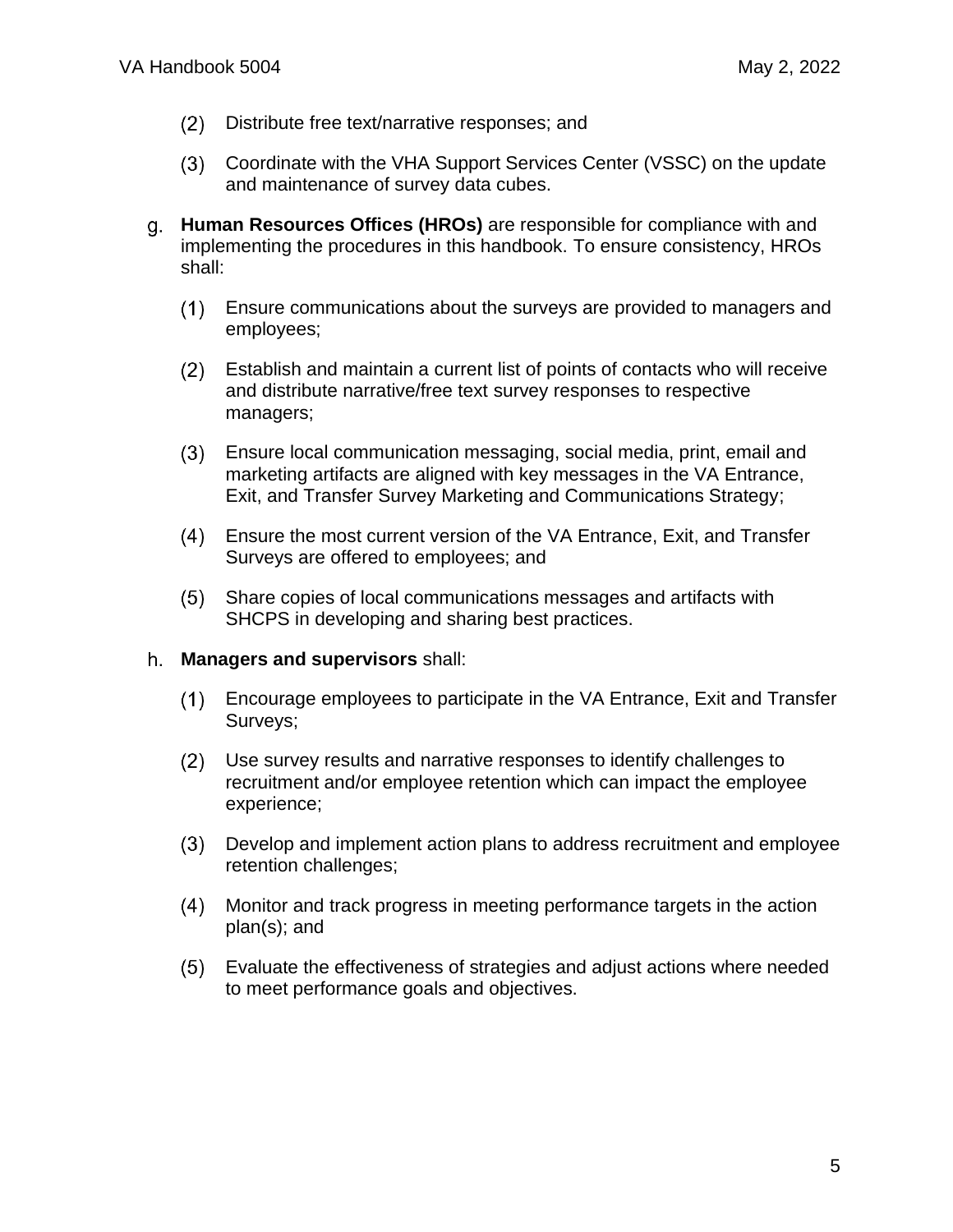**4. PROCEDURES.** This handbook is divided into five parts and covers procedures for the following policy requirements:

Part I – Survey Administration Procedures;

- Part II Data Collection and Analysis Procedures;
- Part III Procedures for the Distribution of Survey Results;
- Part IV Action Planning Procedures; and
- Part V Reporting Requirement Procedures.

Questions regarding the procedures in this handbook should be directed to the SHCPS via email at [VAEntranceExitSurvey@va.gov.](mailto:VAEntranceExitSurvey@va.gov)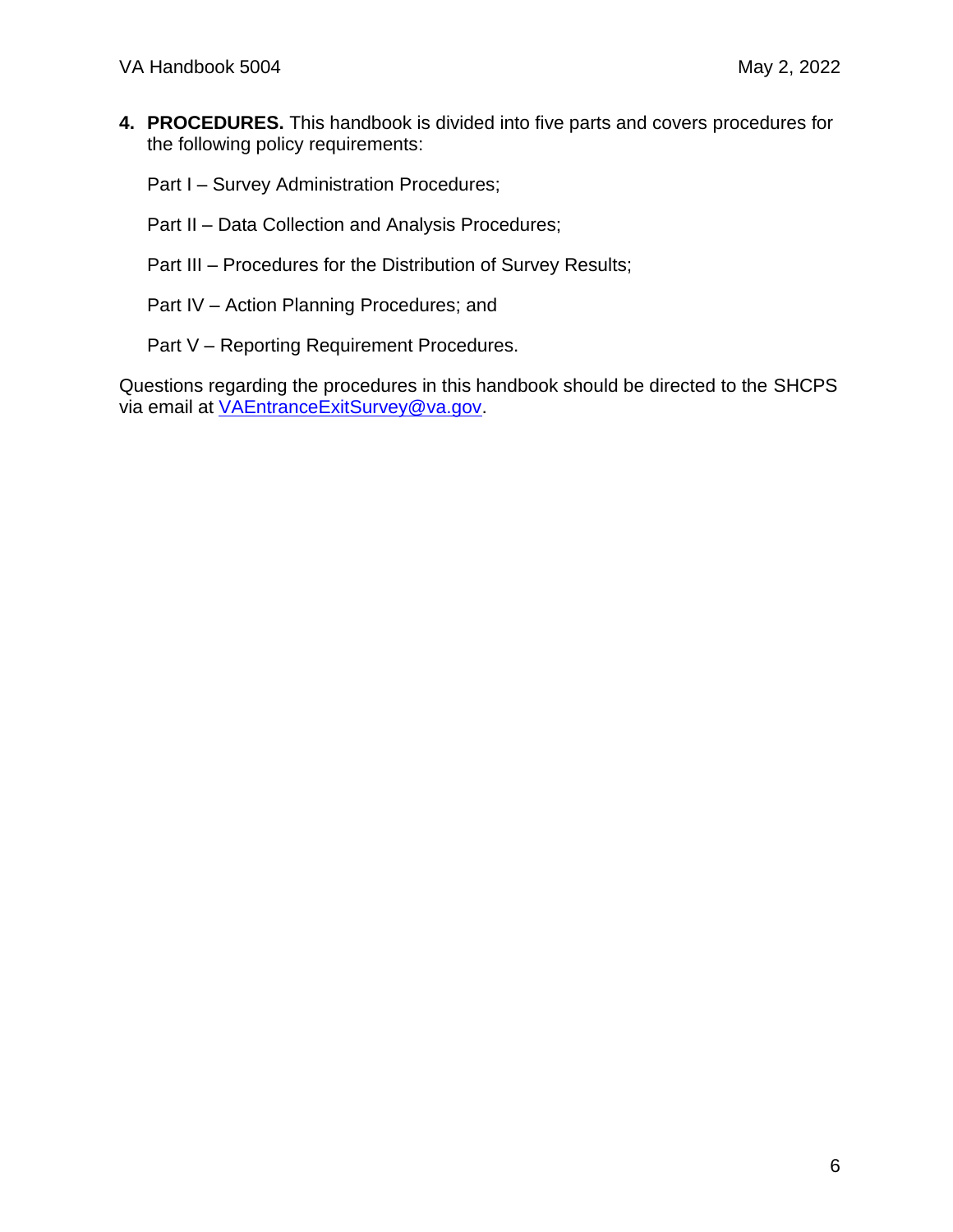### **PART I – SURVEY ADMINISTRATION PROCEDURES**

<span id="page-6-1"></span><span id="page-6-0"></span>**1. PURPOSE.** To establish standardized procedures to ensure the VA Entrance, Exit and Transfer Surveys are administered consistently across the Department.

- <span id="page-6-2"></span>VA Entrance Survey. Creating a positive first impression and enhancing employee engagement in the first year of employment improves the employee experience. Normally an employee's first impression begins with the hiring and on-boarding processes. The VA Entrance Survey was designed to capture employee's perceptions about their recruitment and on-boarding experiences and to help identify what worked well and where improvements can be made. Therefore, all eligible employees must be offered the opportunity to take the VA Entrance Survey. The HRO or designated official must use the following procedures to ensure consistency in the administration of this survey.
	- $(1)$ Hiring/On-boarding Process. The hiring process consists of some very definitive steps based on legal and regulatory requirements and clearly described merit principles. The VA Entrance Survey includes questions on the applicant's overall hiring and on-boarding experience including satisfaction, communications/notifications, and timeliness. Capturing this information is essential because it helps identify what is working well and where improvements can be made.
	- $(2)$ New Employee Orientation (NEO). New employee orientation is the process used for welcoming a new employee into your organization. The goal of new employee orientation is to help the new employee feel welcomed, integrated into the organization, and able to perform the new job successfully as quickly as possible. At NEO, employees receive a NEO packet. The packet includes a variety of forms and information and a NEO checklist. The VA Entrance Survey must be included in the NEO checklist with the link to the survey [VA Entrance Survey.](https://survey.sbx.voice.va.gov/?va-SBX3-exo-entrance) Employees may take the survey on duty time.
	- When NEO includes a presentation on the VA Entrance Survey, the content must align with the key employee messages in the VA Entrance, Exit and Transfer Survey Marketing and Communications Plan. For more information about the communications plan, please visit the [VA Entrance,](https://dvagov.sharepoint.com/sites/VACOOCHCOShare/surveys/sitepages/home.aspx)  [Exit and Transfer Survey Community of Practice SharePoint.](https://dvagov.sharepoint.com/sites/VACOOCHCOShare/surveys/sitepages/home.aspx)
	- $(4)$ The HRO or designee should also send a welcome email to the employee and remind them to take the survey. The email should include the survey link and instructions to access the website and for completing the survey. Sample welcome messages are located on the VA Entrance, Exit and [Transfer Survey Community SharePoint Site.](https://dvagov.sharepoint.com/sites/VACOOCHCOShare/surveys/sitepages/home.aspx)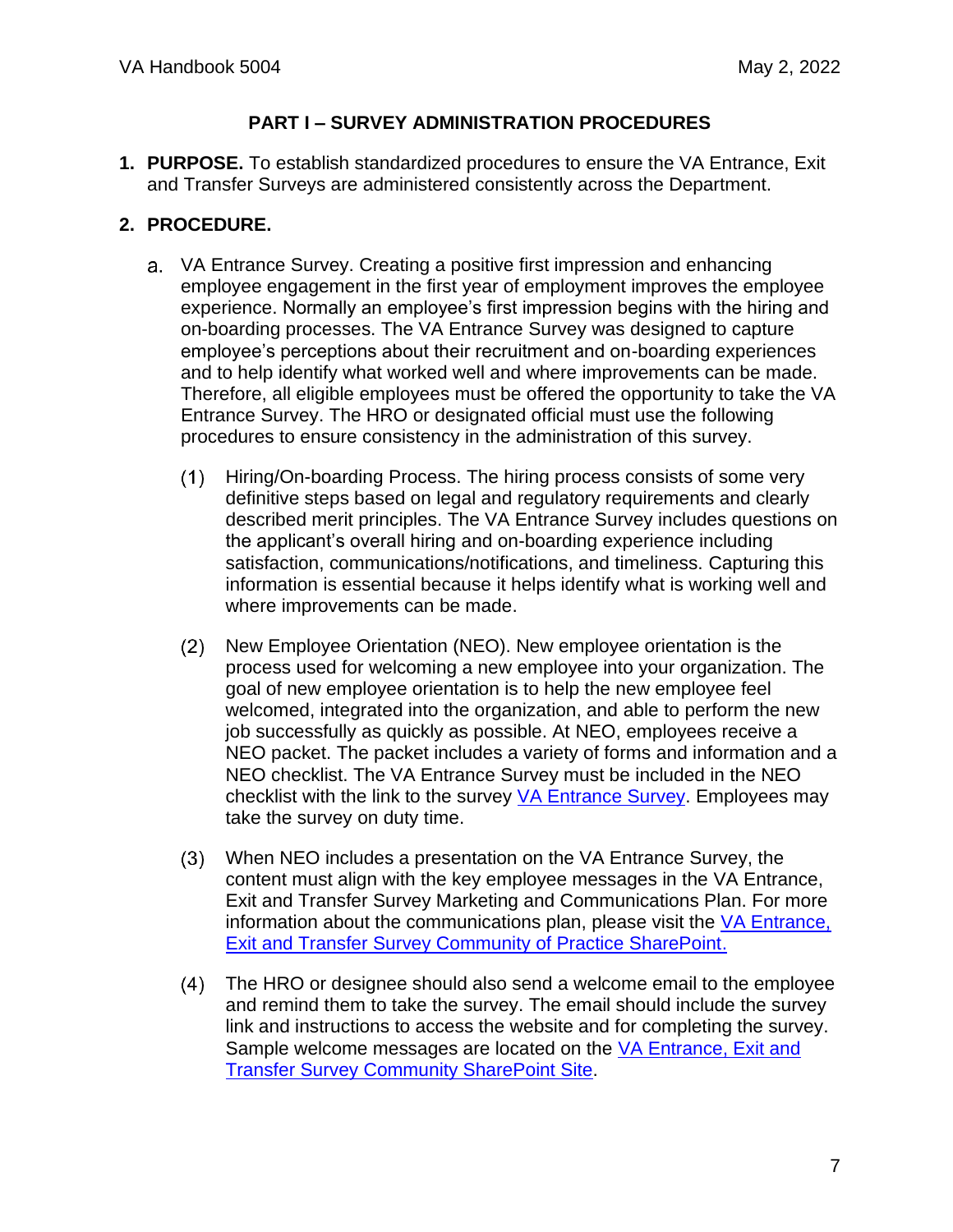- VA Exit Surveys. Off-boarding is the opposite of on-boarding, and it is the process used when an employee voluntarily separates from VA (transfers to another Federal agency, retires or resigns). HROs must use the following procedures in the off-boarding process:
	- $(1)$ Upon notification of an employee voluntarily separating from VA, the supervisor shall offer the employee the opportunity to take the VA Exit Survey.
	- $(2)$ The HRO or designee shall send a farewell email to the employee in advance of their departure date when advance notice is provided, and before their computer access is removed, with the link to the survey and instructions to complete the [VA Exit Survey.](https://dvagov.sharepoint.com/sites/OCHCOEE/)
	- $(3)$ The official [VA Form 3248,](https://vaww.va.gov/vaforms/Search_action.asp?FormNo=3248&tkey=&Action=Search) Employee's Clearance from Indebtedness, must be used in the separation clearance process. The form may be customized to meet local needs.
	- $(4)$ The VA Exit Survey must be incorporated into all VA clearance forms, with the link to the survey.
	- The survey is on the VA Intranet and must be taken online at the VA  $(5)$ website except as provided in paragraph (6) below.
	- To ensure separating employees are given ample opportunity to take the  $(6)$ survey, the HRO or designated official shall offer the separating employee the opportunity to privately complete the survey at the time of clearance, if they have not already taken it and/or with the opportunity to provide HR with a private email address to which the Exit Survey link can be sent and accessed on their personal computer outside the firewall. Employees may take the survey on duty time.
	- The HRO or designated official should sign on the human resources line on VA Form 3248 to confirm the employee was given the opportunity to take the VA Exit Survey.
- VA Transfer Survey. The HRO or designated official shall use the following procedures to administer the VA Transfer Survey.
	- Employees who transfer to another program office, facility, region or  $(1)$ Administration and/or Staff Office but stay within VA must be offered the opportunity to take the [VA Transfer Survey.](https://dvagov.sharepoint.com/sites/OCHCOEE/)
	- The Transfer Survey must also be incorporated into all VA clearance forms, with a link to the survey.
	- Annotate on the clearance form that the employee was given the opportunity to take the VA Transfer Survey.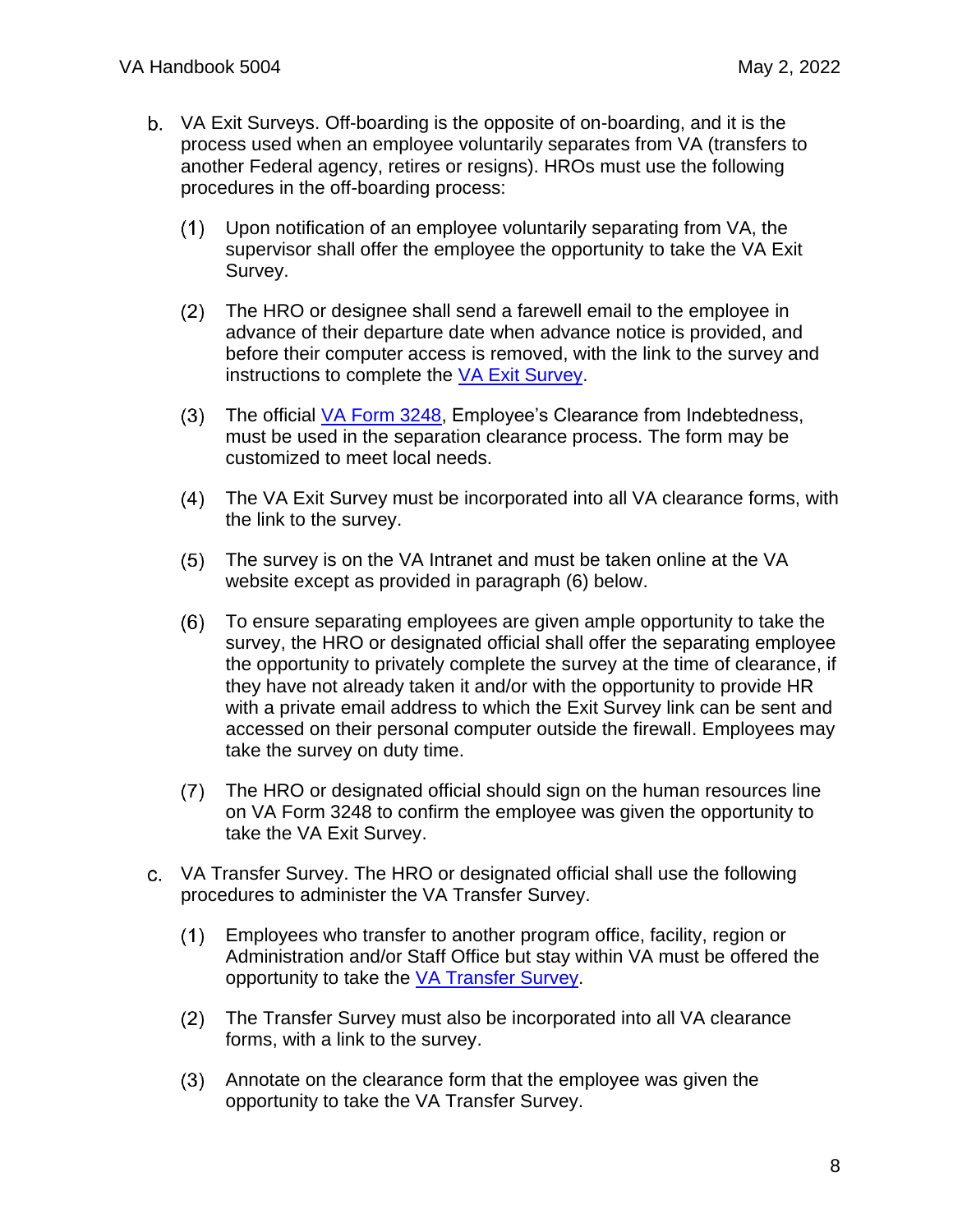#### **PART II – DATA COLLECTION AND ANALYSIS PROCEDURES**

<span id="page-8-1"></span><span id="page-8-0"></span>**1. PURPOSE.** To provide procedures for the collection and instruction for the analysis of VA Entrance, Exit and Transfer Survey data.

- <span id="page-8-2"></span>Data Collection.
	- Survey data is contained in electronic survey cubes and consists of  $(1)$ various questions and response options that, when extracted and analyzed, can be used to identify potential areas that are working well or may need improvement.
	- $(2)$ The surveys are voluntary, and when responses are provided, they include:
		- (a) Workforce demographics (i.e., grade or pay level, years at VA, years in the Federal Government; supervisory level (non-supervisory; first level supervisor, manager, senior executive), age, gender; sexual orientation, race, national origin and ethnicity, Veterans status, employees with disabilities, duty basis (work schedule (i.e., parttime, full-time, intermittent); and employee type (permanent, temporary, term time-limited appointment, trainee, medical resident and contractor));
		- (b) Organizational components with drill-down capability to the facility or program office level;
		- (c) Occupational family and series;
		- (d) Recruitment Programs;
		- (e) Branching questions for specific occupational series;
		- (f) Reasons for choosing or returning to VA (i.e., mission, career opportunity, pay, work-life balance) and perceptions on the hiring and on-boarding processes;
		- (g) Reasons for leaving (i.e., nature of the loss retirement, internal transfer, or resignation);
		- (h) Internal movements and the reasons for transferring from one organization but staying within VA (i.e., moving from one Administration/Staff Office to another Administration/Staff Office, Veterans Integrated Service Network (VISN)/District Office to VISN/District Office, facility to facility or from a program office to another program office);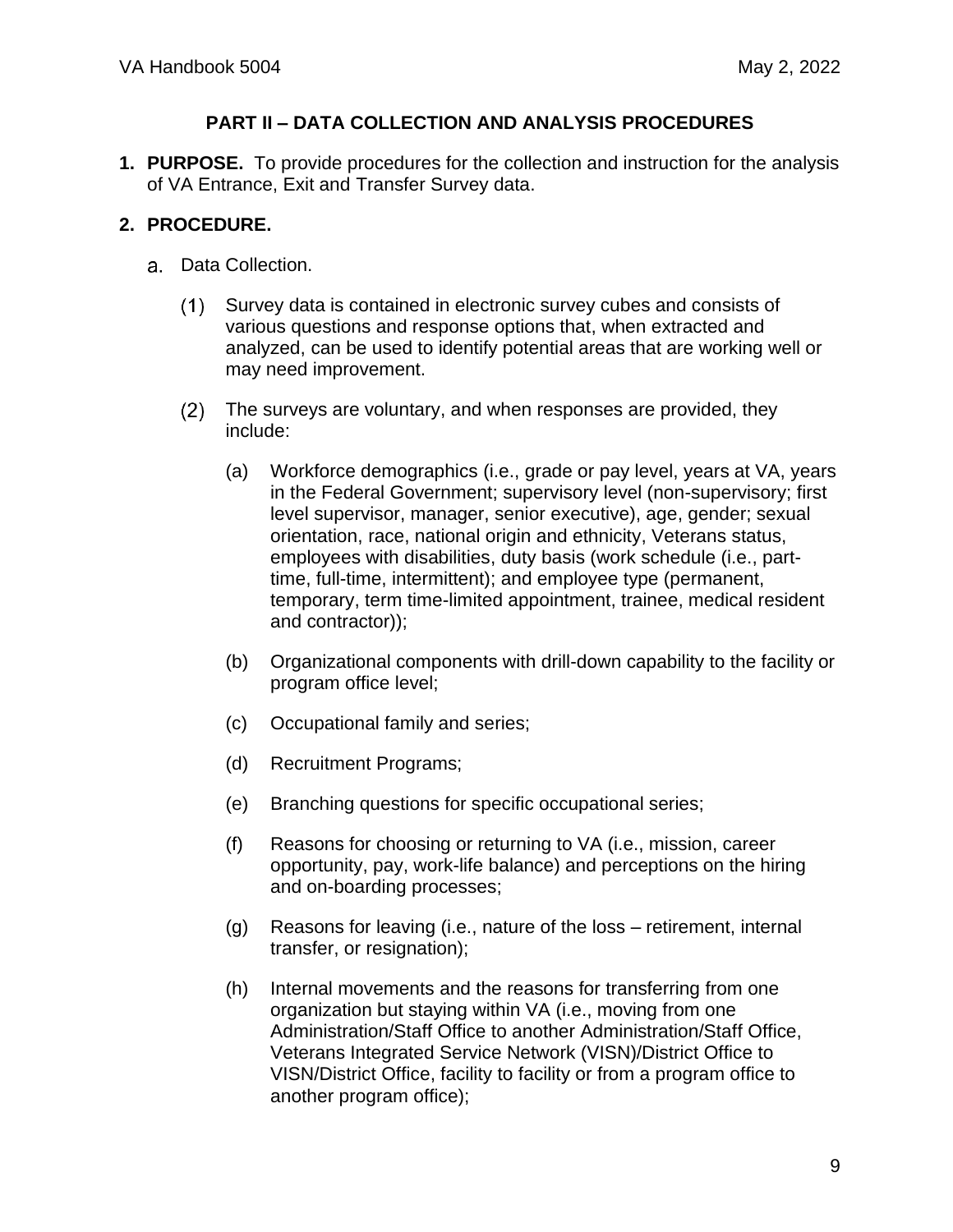- (i) What VA could have offered or done to convince the employee to stay; and
- (j) If the supervisor discussed the employee's reasons to leave and did anything to try to get the employee to change their mind.
- Free text/narrative responses are also voluntary but do not include workforce demographics. They are collected verbatim and shared with the designated supervisor that can act on the information. Because they are shared verbatim, they may contain identifying information.
- b. Access to the VA Entrance, Exit, and Transfer Survey Cubes.
	- $(1)$ The survey cubes are maintained in Pyramid Analytics, a Microsoft application. All employees can access Pyramid by registering to use the Pyramid Analytics. Employees can also find more information about the application by visiting the Pyramid Analytics Support Site at BISL PA [Support.](mailto:BISL%20PA%20Support%20%3cbislpasupport@va.gov%3e)
	- $(2)$ Send an email to [VAEntranceExitSurvey@va.gov,](mailto:VAEntranceExitSurvey@va.gov) if you need additional assistance in obtaining survey data from the survey cubes.
- Data Analysis. VA Entrance, Exit and Transfer survey data must be used in workforce and succession planning. The analysis of the survey data is part of the comprehensive workforce analysis required for strategic human capital planning and is also used in various reports such as the annual report: Exit Surveys at Department of Veterans Affairs (VA Choice and Quality Employment [Act of 2017, Pub. L.](https://www.congress.gov/bill/115th-congress/senate-bill/114) 115-46).
	- $(1)$ Data analysis is used to understand, interpret and to derive conclusions/ insights based on requirements and the need for useful information, informing conclusions and supporting decision-making. Various data analysis techniques and tools are available, but the person conducting the analysis should always analyze the dimensions in the survey cube.
	- $(2)$ The surveys were revised to provide more actionable information to leaders for action planning. By utilizing various data analytic techniques, the analysis should help to identify strengths and areas for improvement, trends, anomalies and outliers, and other indicators.
	- Coupled with analysis of other data and information, the results of the analysis of the survey data should help to inform actionable strategies for action planning to improve recruitment/on-boarding and employee retention processes, policies, and programs.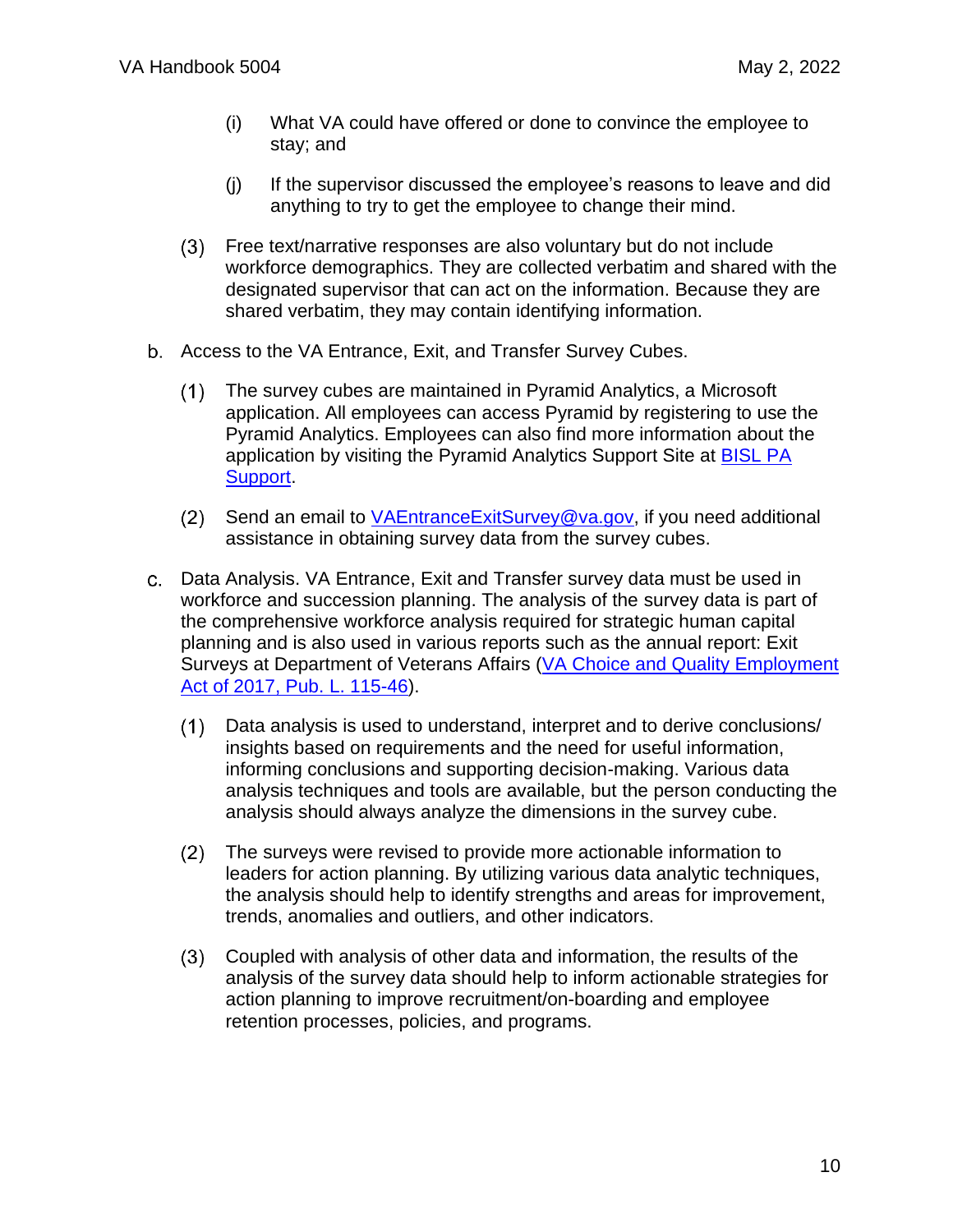- The Talent Management System (TMS) offers various data analysis courses that range from beginner to advanced techniques. For more information about training offerings, visit the [Talent Management System \(TMS\) Portal](https://www.tms.va.gov/SecureAuth35/) to find the right courses to fit staff training needs.
- Reporting Findings. After analyzing the data and summarizing the results, share the results with managers and/or senior leaders. Depending on the nature and scope of your data inquiry, the analyst may also include recommendations to inform decision making to address any challenges or areas for improvement.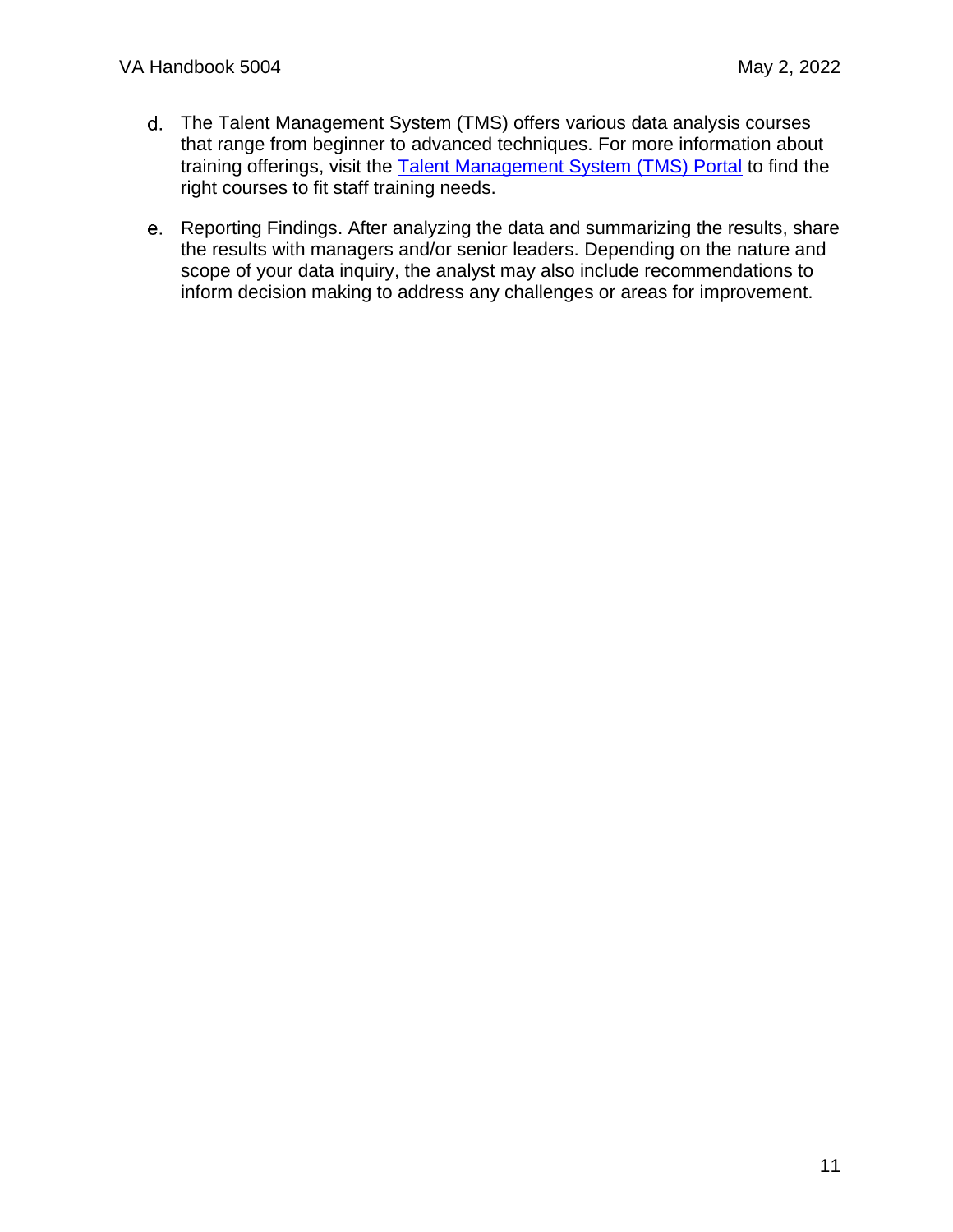### <span id="page-11-0"></span>**PART III – PROCEDURES FOR THE DISTRIBUTION OF SURVEY RESULTS**

<span id="page-11-1"></span>**1. PURPOSE.** To provide procedures for the distribution of VA Entrance, Exit and Survey results.

- <span id="page-11-2"></span>VA Entrance, Exit and Transfer Survey results.
	- All VA employees can access the survey data cubes to extract and analyze data, except free text/narrative responses. However, HROs and workforce planners should extract, analyze and share survey results for their facility/office with their respective leadership to help inform decisions around action planning to improve recruitment and employee retention challenges.
	- $(2)$ Survey results are updated monthly and are normally available 10 calendar days after the last day of the month. Results are available 24 hours a day, 7 days a week, except for narrative/free text/narrative responses.
	- Survey results will not be available when there are less than five  $(3)$ respondents within the selected parameters (e.g., organization, occupation, race, gender, etc.).
- b. Free Text/Narrative Responses.
	- $(1)$ VHA's Workforce Management and Consulting Office (WMC) will distribute free text/narrative responses every quarter to the designated point of contact (POCs). Designated POCs are listed on the official list of approved recipients from the local HRO or designated official.
	- The HROs or designated official shall:
		- (a) Maintain the list of designated managers authorized to receive free text/narrative responses;
		- (b) Distribute free text/narrative responses to the designated managers at the facility or program office on a quarterly basis; and
		- (c) Send an updated list of the names and email addresses of designated HROs or designated officials who will receive the free text/narrative reports to WMC every quarter at [vha106awmcwssurveyhelpdesk@va.gov.](mailto:vha106awmcwssurveyhelpdesk@va.gov)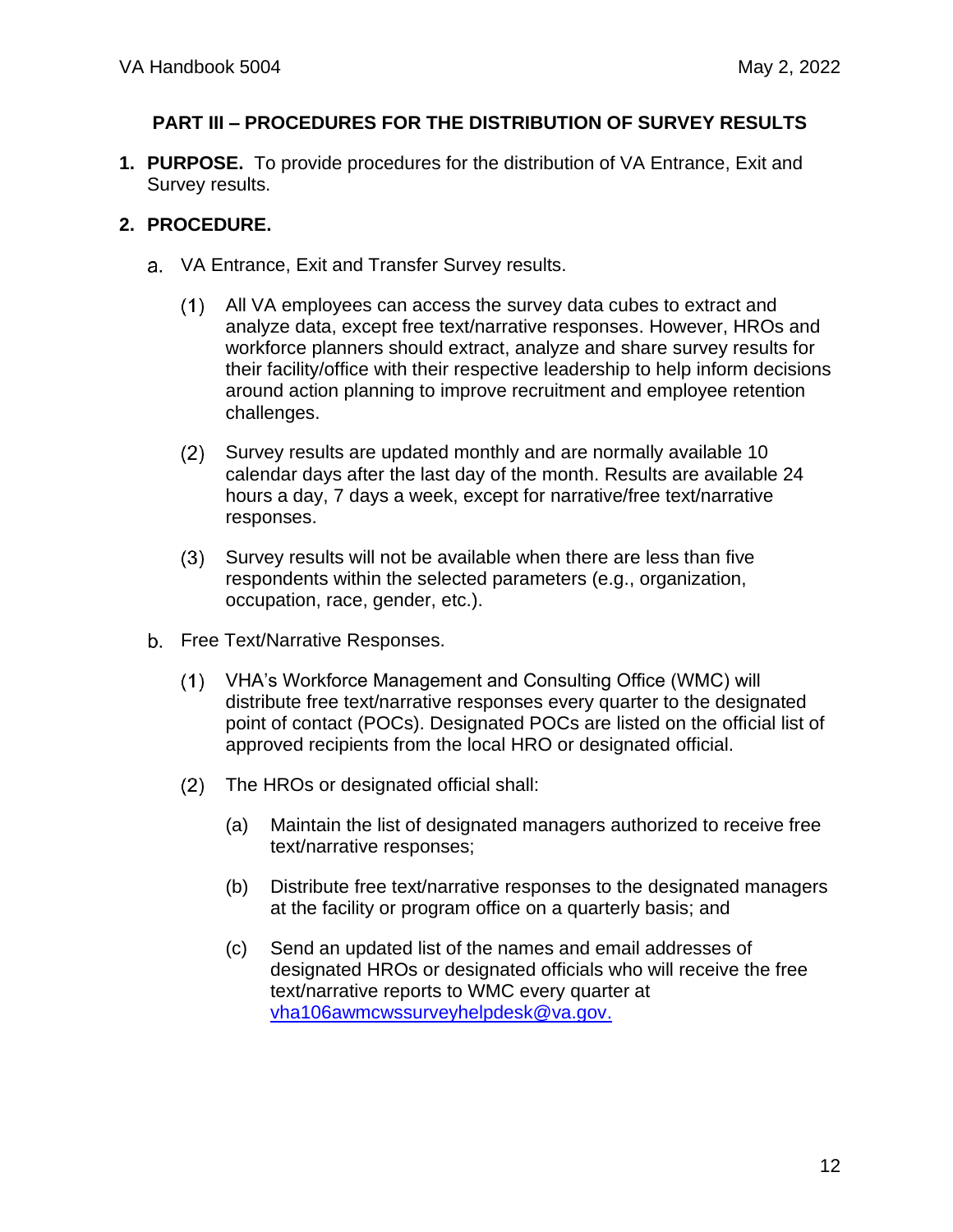### **PART IV – ACTION PLANNING PROCEDURES**

<span id="page-12-1"></span><span id="page-12-0"></span>**1. PURPOSE.** To implement a standardized approach to VA Entrance, Exit and Transfer Survey action planning.

- <span id="page-12-2"></span>a. Administrations and Staff Offices must use VA Entrance, Exit and Transfer Survey data and other data and information as part of the comprehensive workforce planning and analysis required under 5 C.F.R. 250, Subpart b, Strategic Human Capital Management. The workforce analysis helps identify human capital challenges and inform the actions to be taken to address recruitment and retention problems and concerns.
- b. Action planning documents must outline what steps will be taken to achieve the desired outcomes (i.e., improved hiring/on-boarding processes, increased employee retention and engagement). It also clarifies what resources are required to reach the goal, formulates a timeline for when specific tasks need to be completed, uses metrics to monitor and track progress and identifies the action owners responsible for the action's completion and results.
- c. The actions to be taken should be incorporated in the organizational-level strategic workforce plans, which reduces the need for separate action plans.
- d. For consistency purposes, SHCPS recommends using the Strategic Workforce Planning Action Planning Template to document the actions you are taking or planning to take to improve recruitment and/or retention. The template contains components for effective action planning and can be used to monitor, track and report progress in meeting survey outcomes. More information on the template and procedures for action planning can be found in the VA Handbook 5002, Strategic Workforce and Succession Planning, Parts 1 and 3. Additional resources and tools for action planning are available on the [VA Entrance, Exit,](https://dvagov.sharepoint.com/sites/VACOOCHCOShare/surveys/sitepages/home.aspx)  [and Transfer Survey SharePoint Site.](https://dvagov.sharepoint.com/sites/VACOOCHCOShare/surveys/sitepages/home.aspx)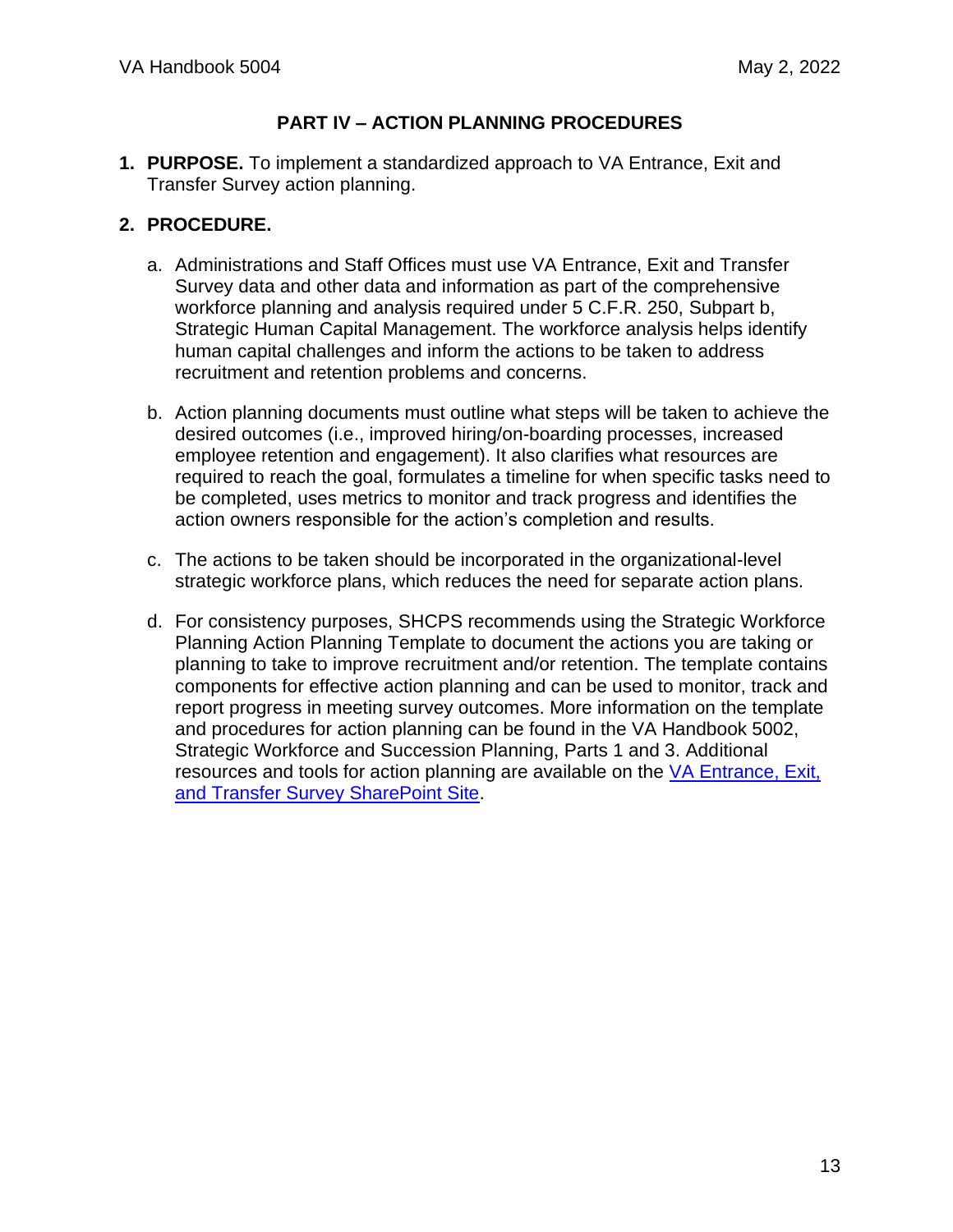#### **PART V – REPORTING REQUIREMENT PROCEDURES**

<span id="page-13-1"></span><span id="page-13-0"></span>**1. PURPOSE.** To implement procedures to meet reporting requirements in Directive 5004, VA Entrance, Exit and Transfer Surveys.

- <span id="page-13-2"></span>a. Annual VA Exit Survey Report. Section 211 (e) of the VA Choice and Quality [Employment Act of 2017 \(Pub.](https://www.congress.gov/bill/115th-congress/senate-bill/114) L. 115-46) requires the Secretary of Veterans Affairs to submit to the Committee on Veterans' Affairs of the Senate and the Committee on Veterans' Affairs of the House of Representatives a report containing the aggregate results of the exit survey covering the year prior to the report. Each report submitted shall include, for the period covered by the report:
	- An analysis of the most common reasons employees chose to leave the Department;
	- $(2)$ The steps the Secretary is taking to improve retention, particularly for mission-critical occupations;
	- $(3)$ The demographic characteristics of employees choosing to leave the Department;
	- Any legislative barriers to improving employee retention; and
	- $(5)$ The total number of employees who voluntarily separated from the Department and the number and percentage of whom took the exit survey.
- b. To meet the annual reporting requirements in Section 211 (e), VA Choice and Quality Employment Act of 2017, the following procedures will be used.
	- $(1)$ Conduct a comprehensive analysis of the survey results for the year covering the report. The analysis must include all the data requirements in the legislation.
	- $(2)$ In addition to the analysis of the survey results, Administrations and Staff Offices must provide SHCPS with a written narrative on the steps they are taking or plan to take to improve retention, specifically in mission-critical occupations to include:
		- (a) A description of the issue, challenge, or barrier faced (especially within mission-critical occupation(s);
		- (b) The desired outcome to include a specific goal to be achieved;
		- (c) A description of the action(s) taken within the past year or to be taken;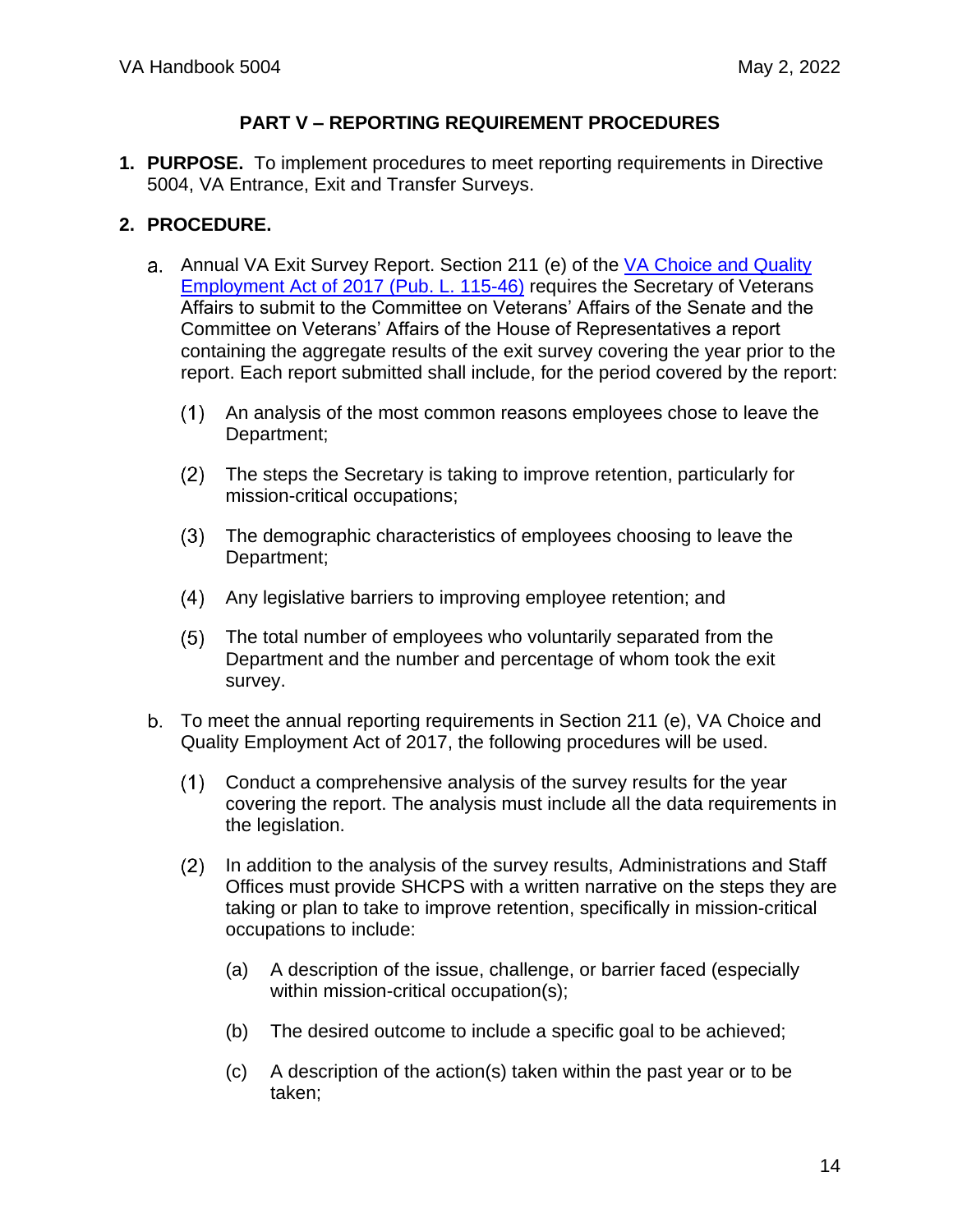- (d) A description of the progress made toward achieving the goal; and
- (e) Any legislative barriers to improving employee retention.
- $(3)$ Review Administration and Staff Offices report submissions for adequacy and obtain additional information, as needed. This information will be consolidated and incorporated into the final report.
- $(4)$ This is a congressional mandated report. The written content shall be formatted in accordance with the guidance [in VA Executive Secretariat](https://vaww.execsec.va.gov/docs/Fall_2021_VA_EXECSEC_Style_Guide_Release_3_0.pdf)  [Style Guide](https://vaww.execsec.va.gov/docs/Fall_2021_VA_EXECSEC_Style_Guide_Release_3_0.pdf) to include capitalization, punctuation, abbreviation, numerals and word usages for VA documents.
- $(5)$ The report must be reviewed and receive concurrence from each Administration and Staff Office to include coordination and concurrences from the Office of Congressional and Legislative Affairs (OCLA) and the assigned Executive Senior Advisor prior to submission to the Assistant Secretary for review and concurrence so the report may be submitted to the Office of the Executive Secretary for Secretary for approval and signature. The concurrence package must be uploaded into the Department's correspondence tracking system in accordance with VA timelines for congressionally mandated reports and include:
	- (a) VA Form 0907, Strategic Communications Review
	- (b) VA Form 4265, Summary and Concurrence Sheet;
	- (c) A copy of the legislation;
	- (d) A Microsoft word version of the report;
	- (e) Transmittal letters to Congress (for OCLA review/approval); and
	- (f) Cost estimates for preparing the report (Microsoft excel versions).
- Congressional Inquiries. Responses to Congressional data calls and requests for information on VA Entrance, Exit and Transfer Surveys, policies, activities and/or initiatives must be:
	- $(1)$ Coordinated through and approved by the VA Chief Human Capital Officer;
	- $(2)$ Prepared in accordance with VA Congressional correspondence guidelines; and
	- As applicable, coordinated through the department's formal concurrence process.